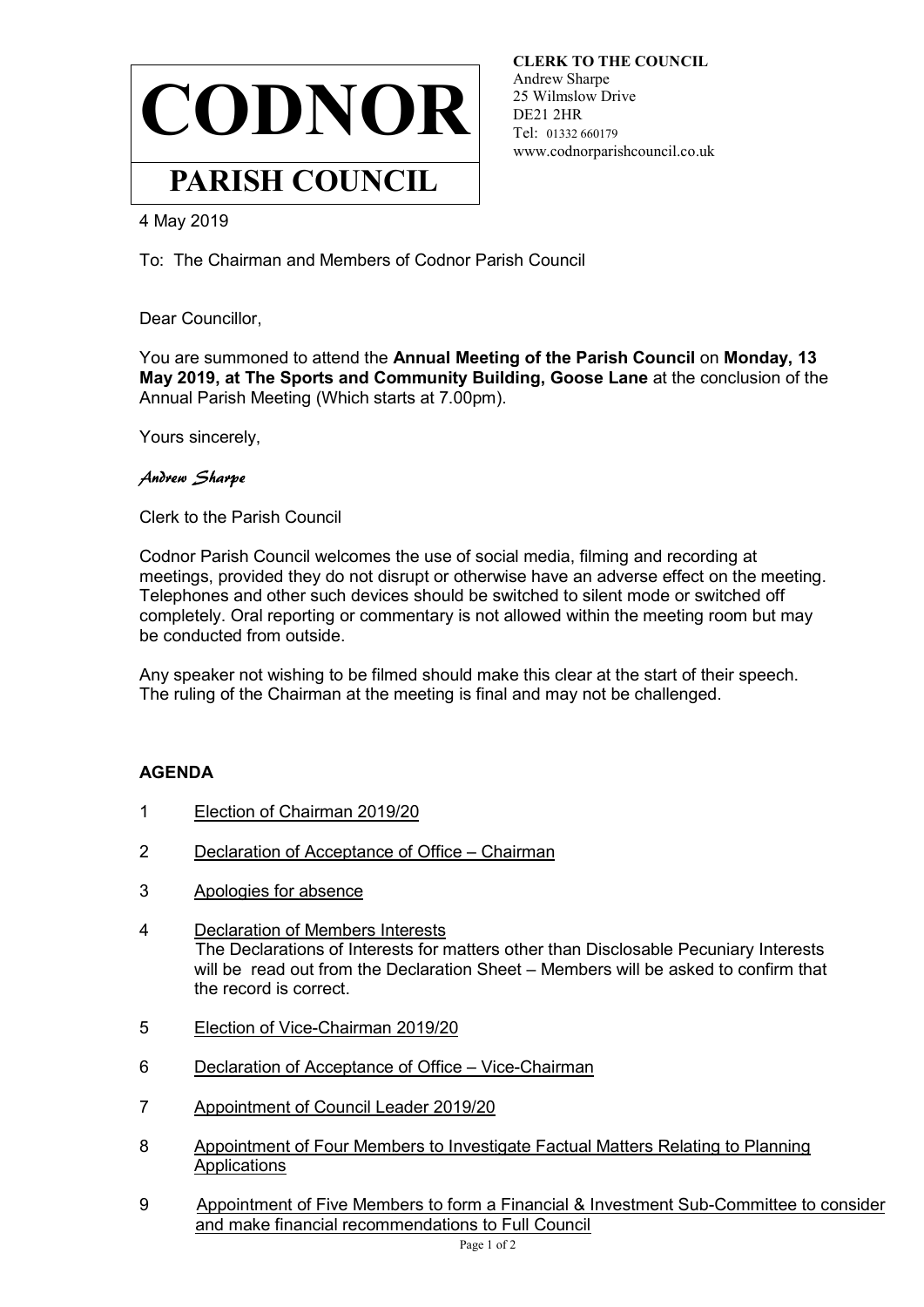- 10 Public Speaking (15 Minutes)
	- (a) A period of not more than 15 minutes will be made available for members of
	- the public and Members of the Council to comment on any matter.
	- (b) If the Police Liaison Officer, a County Council or District Council Member is in attendance they will be given the opportunity to raise any relevant matter.
	- (c) Members declaring an interest other than a Disclosable Pecuniary Interest who wish to make representations or give evidence under the National Association of Local Councils' (NALC) Code of Conduct shall do so at this stage.
- 11 To approve the Minutes of the Meeting held on Monday 8 April 2019
- 12 To determine which items, if any, of the Agenda should be taken with the public excluded
- 13 Chairman's Announcements
- 14 Parish Council Item for Decision/Action/Updates
	- (a) Meeting start times Proposal to alter to 7.00 pm start.
	- (b) Training and information.
	- (c) Annual Report.
- 15 Derbyshire Association of Local Councils DALC Circular 6/2019
- 16 Finance
	- (a) Accounts for Payment
	- (b) To receive bank reconciliation
	- (b) To receive the draft Annual Statement of Accounts 2018/19.
- 17 Planning and Licensing Applications will be reported to the meeting.
- 18 Other items

Request for grant towards band costs – Friends of Highfields.

**The next meeting of the Parish Council will be held on Monday 3 June 2019 at the Codnor Sports and Community Building, Goose Lane, Codnor.**